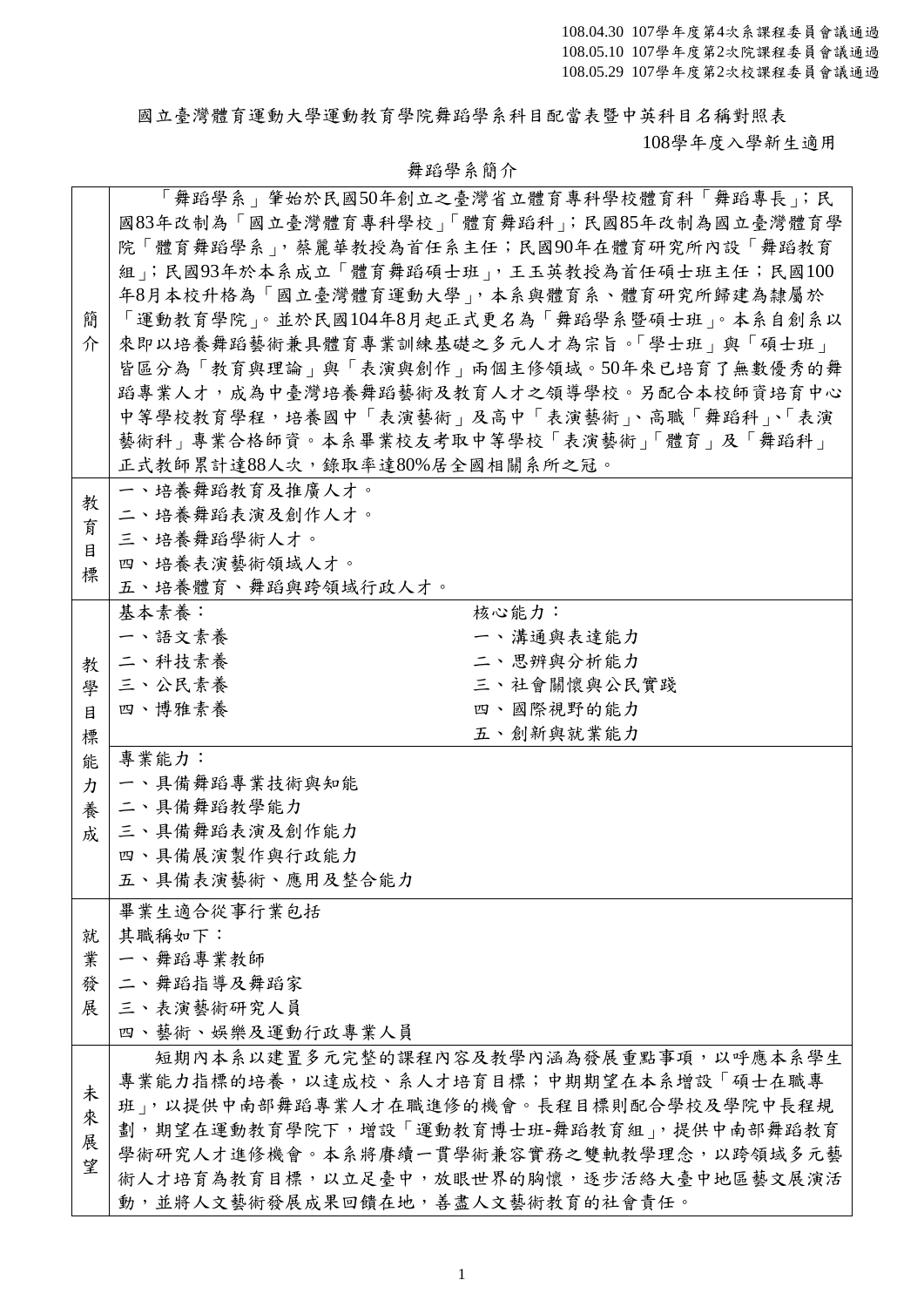#### 108學年度舞蹈學系四年制課程配當總表

共計132學分

|          |                  |                | 第一學年           |                |                | 第二學年           |                                               |                |                  |                | 第三學年                         |                |                | 第四學年           |                  |                |                | 合計                       |                |
|----------|------------------|----------------|----------------|----------------|----------------|----------------|-----------------------------------------------|----------------|------------------|----------------|------------------------------|----------------|----------------|----------------|------------------|----------------|----------------|--------------------------|----------------|
|          |                  | 上              |                | F              |                |                | 上                                             |                | F                |                | 上                            |                | F              | 上              |                  |                | $\top$         |                          |                |
|          |                  | 學<br>分         | 小<br>時         | 學<br>分         | 小<br>時         | 學<br>分         | 小時                                            | 學<br>分         | 小時               | 學<br>分         | 小<br>時                       | 學<br>分         | 小<br>時         | 學<br>分         | 小<br>時           | 學<br>分         | 小<br>時         | 學分                       | 小時             |
|          | 學<br>必           | 5              | 6              | 5              | 6              | $0 - 2$        | $0 - 2$                                       | $0 - 2$        | $0 - 2$          | $\overline{0}$ | $\overline{0}$               | $\overline{0}$ | $\overline{0}$ | $\overline{0}$ | $\overline{0}$   | $\overline{0}$ | $\overline{0}$ | 12                       | 14             |
| 通識共      | 學<br>選           | $\mathbf{0}$   | $\mathbf{0}$   | $\overline{0}$ | $\overline{0}$ | 8              | 8                                             | 8              | 8                | $\overline{0}$ | $\overline{0}$               | $\overline{0}$ | $\mathbf{0}$   | $\overline{0}$ | $\boldsymbol{0}$ | $\overline{0}$ | $\mathbf{0}$   | 16                       | 16             |
| 同科       | 全<br>民<br>國<br>防 | $\overline{0}$ | $\overline{2}$ | $\overline{0}$ | $\overline{2}$ | $\overline{0}$ | $\overline{0}$                                | $\overline{0}$ | $\overline{0}$   | $\overline{0}$ | $\overline{0}$               | $\overline{0}$ | $\theta$       | $\overline{0}$ | $\overline{0}$   | $\overline{0}$ | $\overline{0}$ | $\overline{0}$           | $\overline{4}$ |
| 校訂<br>必修 | 術<br>必           | $\mathbf{0}$   | $\overline{0}$ | $\mathbf{1}$   | $\overline{2}$ | $\overline{0}$ | $\boldsymbol{0}$                              | $\overline{0}$ | $\overline{0}$   | $\overline{0}$ | $\overline{0}$               | $\overline{0}$ | $\mathbf{0}$   | $\overline{0}$ | $\overline{0}$   | $\overline{0}$ | $\mathbf{0}$   | $\mathbf{1}$             | $\overline{2}$ |
| 院訂<br>必修 | 術<br>必           | $\mathbf{1}$   | $\overline{2}$ | $\overline{0}$ | $\mathbf{0}$   | $\overline{0}$ | $\overline{0}$                                | $\overline{0}$ | $\boldsymbol{0}$ | $\overline{0}$ | $\overline{0}$               | $\overline{0}$ | $\overline{0}$ | $\mathbf{0}$   | $\overline{0}$   | $\overline{0}$ | $\overline{0}$ | $\mathbf{1}$             | $\overline{2}$ |
| 專業       | 學<br>必           | $\overline{2}$ | $\overline{2}$ | $\overline{0}$ | $\overline{0}$ | $\overline{4}$ | $\overline{4}$                                | $\overline{4}$ | $\overline{4}$   | $\overline{4}$ | $\overline{4}$               | $\overline{4}$ | $\overline{4}$ | $\mathbf{0}$   | $\boldsymbol{0}$ | $\overline{0}$ | $\overline{0}$ | 18                       | 18             |
| 核心       | 術<br>必           |                |                |                |                |                | $9(1)$  20  $9(1)$  20  $8(1)$  16(2)  $8(1)$ |                | 16(2)            |                | $4(1)$ 8(2) $4(1)$ 8(2) 3(1) |                |                |                |                  |                |                | $6(2)$ 3(1) $6(2)$ 48(8) | 100(12)        |
| 系訂       | 學<br>選           | $\mathbf{0}$   | $\theta$       | $\mathbf{0}$   | $\theta$       | $\overline{0}$ | $\overline{0}$                                | $\overline{0}$ | $\overline{0}$   | $2 - 4$        | $2 - 4$                      | $2 - 4$        | $2 - 4$        | $2 - 4$        | $2-4$ $2-4$      |                | $ 2 - 4 $      | 8-16                     | $8 - 16$       |
| 科目       | 術<br>選           | $\mathbf{0}$   | $\overline{0}$ | $\overline{0}$ | $\mathbf{0}$   | $\overline{0}$ | $\overline{0}$                                | $\overline{0}$ | $\overline{0}$   | $2 - 3$        | $4 - 6$                      | $2 - 3$        | $4 - 6$        | $2 - 3$        | $4 - 6$          | $2 - 3$        | $4-6$          | $8-12$                   | 16-24          |
| 學科<br>小計 |                  | 9              | 12             | $\overline{7}$ | 10             | $12 -$<br>14   | $12 -$<br>14                                  | $12 -$<br>14   | $12 -$<br>14     | $6 - 8$        | $6 - 8$                      | $6 - 8$        | $6 - 8$        | $4 - 6$        |                  | $4-6$ 2-4      | $2 - 4$        | $58-$<br>66              | 64-76          |
| 術科<br>小計 |                  | 11             | 22             | 11             | 22             | 9              | 18                                            | 9              | 18               | $7-9$          | $14-$<br>18                  | $7-9$          | $14-$<br>18    | $6 - 8$        | $12 -$<br>16     | $6 - 8$        | $12 -$<br>16   | 66-<br>74                | 132-148        |
| 合計       |                  | 20             | 34             | 18             | 32             | $21 -$<br>23   | $30-$<br>32                                   | $21 -$<br>23   | $30-$<br>32      | $13-$<br>17    | $20 -$<br>26                 | $13-$<br>17    | $20 -$<br>26   | $10-$<br>14    | $16-$<br>22      | $8-$<br>12     | $14-$<br>20    | 132                      |                |

※專業核心科目術科必修項目括弧內為實習課程學分數及授課時數

畢業條件:

一、 畢業學分數(含通識28學分)至少應修滿132學分,包括校訂專業共同必修科目1學分、院訂專業共 同必修科目1學分、系訂專業核心必修科目74學分、系訂分組選修科目12學分、系定共同選修科目16學 分。(本系學生凡修畢取得任一跨域專長20學分,得採認為系定共同選修科目16學分。)

二、系訂興趣分組選修規定於三年級起選組,共分為舞蹈教育組及舞蹈表演組,並按分組規定修完 各組選修共計12學分。

三、如因修習教育學程需要,在學期間未開之選修課程應以暑修方式修習學分,如臺灣戲劇與劇場 史、表演心理學、表演學、舞臺表演與戲劇、西洋戲劇選讀、劇本導讀、編劇基礎、導演基礎 等。

四、大學部另有學分外之畢業門檻,請參考「學生畢業門檻護照」之規定。

五、如有特殊情況須經系所主任許可。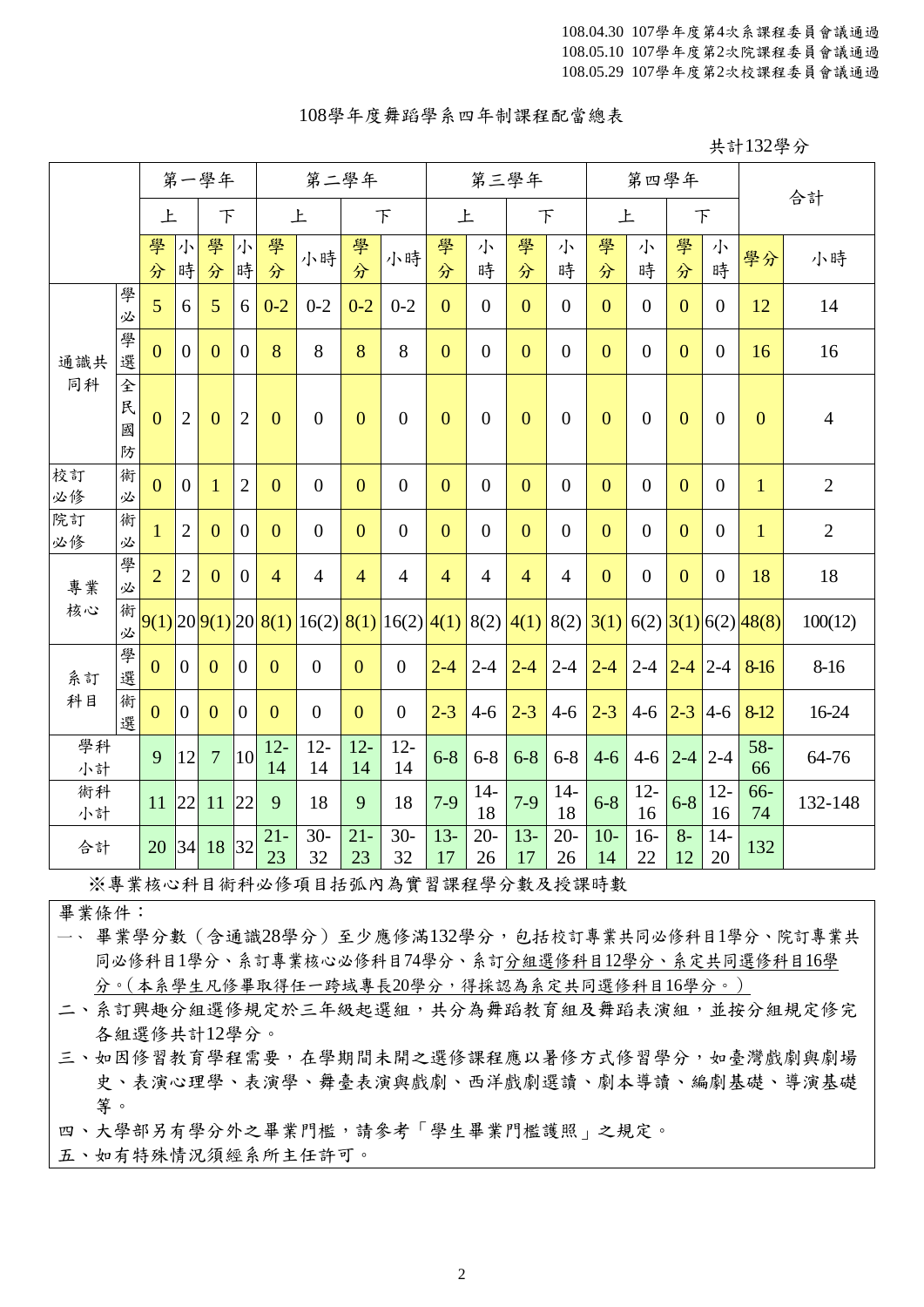#### 108學年度舞蹈學系四年制課程配當總表

共計132學分

### 一、校訂專業共同必修科目:1學分

| 課程代碼     | 科目名稱             |                | 時<br>數         | 必<br>選 |         | 第一年            |                | 第二年 |          | 第三年            |   | 第四年      | 備<br>註 |
|----------|------------------|----------------|----------------|--------|---------|----------------|----------------|-----|----------|----------------|---|----------|--------|
|          |                  |                |                | 俢      | F.      | 下              | Ł              | τ   | F        | 下              | Ŀ | 下        |        |
| 4DD00141 | 游泳<br>Swimming   | $\overline{1}$ | $\overline{2}$ | 必      |         | $\overline{1}$ |                |     |          |                |   |          |        |
| 合計       |                  |                | $\overline{2}$ |        | 0       |                | $\overline{0}$ | 0   | $\theta$ | $\overline{0}$ | 0 | $\theta$ |        |
|          | 二、院訂專業共同必修科目:1學分 |                |                |        |         |                |                |     |          |                |   |          |        |
| 課程代碼     | 科目名稱             | 學<br>分         | 時<br>數         | 必<br>選 |         | 第一年            |                | 第二年 |          | 第三年            |   | 第四年      | 備<br>註 |
|          |                  |                |                | 俢      | Ŀ       | 下              | Ŀ              | τ   | 上        | 下              | Ŀ | 下        |        |
| 4DD00241 | 體操<br>Gymnastics | ±              | $\overline{2}$ | 必      | $\perp$ |                |                |     |          |                |   |          |        |
| 合計       |                  |                | $\overline{2}$ |        | 1       | $\theta$       | $\Omega$       | 0   | $\Omega$ | $\Omega$       | 0 | $\Omega$ |        |

#### 三、系訂專業必修科目:74學分(學科18學分,術科48學分,實習8學分)

|        |                                              |                                                                                                           | 學              | 時              | 必      | 第一年            |                | 第二年            |                | 第三年            |                | 第四年          |          | 備 |
|--------|----------------------------------------------|-----------------------------------------------------------------------------------------------------------|----------------|----------------|--------|----------------|----------------|----------------|----------------|----------------|----------------|--------------|----------|---|
|        | 課程代碼                                         | 科目名稱                                                                                                      | 分              | 數              | 選<br>俢 | 上              | $\top$         | 上              | $\mathcal{F}$  | $\mathsf{F}$   | $\top$         | $\mathbf{F}$ | 下        | 註 |
|        | 4DD00524                                     | 藝術概論<br>Introduction to Arts                                                                              | $\overline{2}$ | $\overline{2}$ | 必      | $\overline{2}$ |                |                |                |                |                |              |          |   |
|        | 4DD00492                                     | 舞蹈課程設計<br>Dance Curriculum Design                                                                         | $\overline{2}$ | $\overline{2}$ | 必      |                |                | $\overline{2}$ |                |                |                |              |          |   |
|        | 4DD00585                                     | 舞蹈教學法<br>Dance Pedagogy                                                                                   | $\overline{2}$ | $\overline{2}$ | 必      |                |                |                | $\overline{2}$ |                |                |              |          |   |
| 學<br>科 | 4DD00522                                     | 藝術行政與管理<br>Art Administration and Management                                                              | $\overline{2}$ | $\overline{2}$ | 必      |                |                |                |                | 2              |                |              |          |   |
|        | 4DD00277<br>4DD00278                         | 中國舞蹈史 (一)(二)<br>Chinese Dance History( I)(II)                                                             | $\overline{4}$ | $\overline{4}$ | 必      |                |                | $\overline{2}$ | $\overline{2}$ |                |                |              |          |   |
|        | 4DD00325<br>4DD00328                         | 西洋舞蹈史 (一)(二)<br>Western Dance History( $I)(II)$ )                                                         | $\overline{4}$ | $\overline{4}$ | 必      |                |                |                |                | $\overline{2}$ | $\overline{2}$ |              |          |   |
|        | 4DD00397                                     | 動作分析<br><b>Movement Analysis</b>                                                                          | $\overline{2}$ | 2              | 必      |                |                |                |                |                | $\overline{2}$ |              |          |   |
|        | 小計                                           |                                                                                                           | 18             | 18             |        | $\overline{2}$ | $\theta$       | $\overline{4}$ | $\overline{4}$ | $\overline{4}$ | $\overline{4}$ | $\Omega$     | $\Omega$ |   |
|        | 4DD00029<br>4DD00034                         | 中國舞基本動作 (一)(二)<br><b>Basic Movement of Chinese</b><br>Dance( $I)(II)$ )                                   | $\overline{2}$ | $\overline{4}$ | 必      | $\mathbf{1}$   | 1              |                |                |                |                |              |          |   |
|        | 4DD00257<br>4DD00260<br>4DD00263<br>4DD00269 | 中國舞 (一)(二)(三)(四)<br>Chinese Dance( $I)(II)(III)(IV)$                                                      | 8              | 16             | 必      | $\mathfrak{D}$ | $\mathfrak{D}$ | $\mathfrak{D}$ | $\overline{2}$ |                |                |              |          |   |
| 術<br>科 | 4DD02348<br>4DD00351<br>4DD02354<br>4DD00359 | 芭蕾 $(-)(\rightharpoonup)(\rightharpoonup)(\rightharpoonup)(\rightharpoonup)$ Ballet( I )(II)<br>(III)(IV) | 8              | 16             | 必      | 2              | 2              | 2              | $\overline{2}$ |                |                |              |          |   |
|        | 4DD00413<br>4DD00416<br>4DD00419<br>4DD00425 | 現代舞 (一)(二)(三)(四)<br>Modern Dance( I )( II ) (III)(IV)                                                     | 8              | 16             | 必      | $\mathfrak{D}$ | $\mathfrak{D}$ | $\mathfrak{D}$ | $\mathfrak{D}$ |                |                |              |          |   |
|        | 4DD00187<br>4DD00188                         | 舞蹈音樂 (一)(二)                                                                                               | 2              | 4              | 必      | 1              | 1              |                |                |                |                |              |          |   |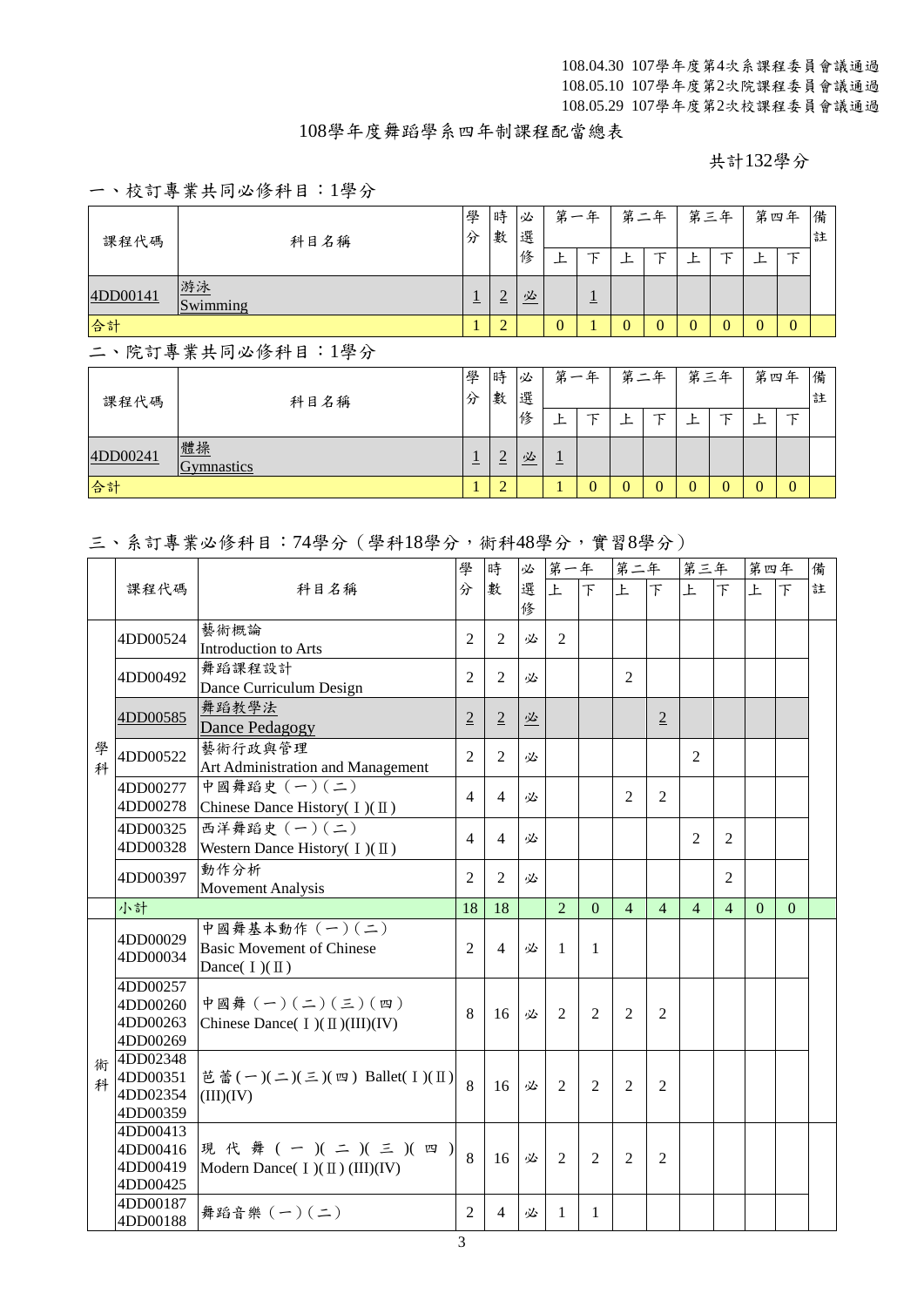108.04.30 107學年度第4次系課程委員會議通過 108.05.10 107學年度第2次院課程委員會議通過

108.05.29 107學年度第2次校課程委員會議通過

|    |                      | Dance Music( $I)(II)$                                                      |                |                |   |              |    |              |              |                |              |                |                |  |
|----|----------------------|----------------------------------------------------------------------------|----------------|----------------|---|--------------|----|--------------|--------------|----------------|--------------|----------------|----------------|--|
|    | 4DD00112             | 音樂形式與風格 (一)(二)                                                             |                |                |   |              |    |              |              |                |              |                |                |  |
|    | 4DD00113             | Music Form and Style( $I)(II)$                                             | $\overline{2}$ | $\overline{4}$ | 必 |              |    | $\mathbf{1}$ | 1            |                |              |                |                |  |
|    | 4DD00171             | 臺灣舞蹈 (一)(二)                                                                | $\overline{2}$ | $\overline{4}$ | 必 |              |    |              |              | $\mathbf{1}$   | $\mathbf{1}$ |                |                |  |
|    | 4DD02172             | Taiwanese Dance( $I)(II)$                                                  |                |                |   |              |    |              |              |                |              |                |                |  |
|    | 4DD00182             | 舞蹈即興 (一)(二)                                                                | 2              | $\overline{4}$ | 必 | 1            | 1  |              |              |                |              |                |                |  |
|    | 4DD00183             | Dance Improvisation( $I)(II)$ )                                            |                |                |   |              |    |              |              |                |              |                |                |  |
|    | 4DD00203             | 舞蹈創作 (一、二)                                                                 | 2              | $\overline{4}$ | 必 |              |    | $\mathbf{1}$ | 1            |                |              |                |                |  |
|    | 4DD00205             | Dance Choreography( I)(II)                                                 |                |                |   |              |    |              |              |                |              |                |                |  |
|    | 4DD00013             | 中國舞技巧進階 (一) (二) (三)<br>(四)                                                 |                |                |   |              |    |              |              |                |              |                |                |  |
|    | 4DD00015<br>4DD00017 | Advanced Chinese Folk Dance( I)(II)                                        | $\overline{4}$ | 8              | 必 |              |    |              |              | $\mathbf{1}$   | $\mathbf{1}$ | 1              | $\mathbf{1}$   |  |
|    | 4DD02019             | $(\mathbb{II})(\mathbb{N})$                                                |                |                |   |              |    |              |              |                |              |                |                |  |
|    | 4DD00086             | 芭蕾技巧進階 (一)(二)(三)                                                           |                |                |   |              |    |              |              |                |              |                |                |  |
|    | 4DD00088             | $(\n$ 四 )                                                                  | 4              | 8              | 必 |              |    |              |              | 1              | $\mathbf{1}$ | $\mathbf{1}$   | $\mathbf{1}$   |  |
|    | 4DD00090             | Advanced Ballet ( $I$ )( $\mathbb{II}$ )( $\mathbb{II}$ )( $\mathbb{IV}$ ) |                |                |   |              |    |              |              |                |              |                |                |  |
|    | 4DD02092             |                                                                            |                |                |   |              |    |              |              |                |              |                |                |  |
|    | 4DD00126             | 現代舞技巧進階 $(-)(-)(\leq)(\leq)$                                               |                |                |   |              |    |              |              |                |              |                |                |  |
|    | 4DD00128<br>4DD00130 | $(\n$ 四 )<br><b>Advanced Modern Dance</b>                                  | 4              | 8              | 必 |              |    |              |              | 1              | $\mathbf{1}$ | 1              | 1              |  |
|    | 4DD02132             | $(1)(\mathbb{I})(\mathbb{I})(\mathbb{N})$                                  |                |                |   |              |    |              |              |                |              |                |                |  |
|    |                      | 劇場管理與實務(一)(二)                                                              |                |                |   |              |    |              |              |                |              |                |                |  |
|    | 4DD00221             | Theater Management and                                                     | $\overline{2}$ | $\overline{4}$ | 必 | $\mathbf{1}$ | 1  |              |              |                |              |                |                |  |
|    | 4DD00223             | Practice( $I)(II)$                                                         |                |                |   |              |    |              |              |                |              |                |                |  |
|    | 4DD00166             |                                                                            |                |                |   |              |    |              |              |                |              |                |                |  |
| 實  | 4DD00167             | 演出實習 (一)(二)(三)(四)                                                          | $\overline{4}$ | 8              | 必 |              |    | $\mathbf{1}$ | $\mathbf{1}$ | $\overline{1}$ | -1           |                |                |  |
| 習  | 4DD00168<br>4DD00169 | Dance Practicum( $I$ )( $\mathbb{II}$ )( $\mathbb{II}$ )( $\mathbb{IV}$ )  |                |                |   |              |    |              |              |                |              |                |                |  |
|    |                      | 畢業製作 (一) (二)                                                               |                |                |   |              |    |              |              |                |              |                |                |  |
|    | 4DD00134             | Final Performance Production for                                           | $\overline{2}$ | $\overline{4}$ | 必 |              |    |              |              |                |              | 1              | $\mathbf{1}$   |  |
|    | 4DD00136             | Graduation (I)( $\Pi$ )                                                    |                |                |   |              |    |              |              |                |              |                |                |  |
|    | 小計                   |                                                                            | 56             | 112            |   | 10           | 10 | 9            | 9            | 5              | 5            | $\overline{4}$ | $\overline{4}$ |  |
| 合計 |                      |                                                                            | 72             | 130            |   | 12           | 10 | 13           | 11           | 9              | 9            | $\overline{4}$ | $\overline{4}$ |  |

## 四、系訂分組選修科目:12學分(學生依興趣選組做為專業發展方向)

|                       |        | 課程代碼<br>科目名稱                                                                                 | 學                                                                                                                                                                                                    | 時              | 必選             |    | 第一年      |          | 第二年 | 第三年      |                | 第四年            |                | 備              |        |
|-----------------------|--------|----------------------------------------------------------------------------------------------|------------------------------------------------------------------------------------------------------------------------------------------------------------------------------------------------------|----------------|----------------|----|----------|----------|-----|----------|----------------|----------------|----------------|----------------|--------|
|                       |        |                                                                                              |                                                                                                                                                                                                      | 分              | 數              | 俢  | 上        | $\top$   | 上   | $\top$   | 上              | $\top$         | 上              | 下              | 註      |
|                       |        | 4DD00411                                                                                     | 教育概論<br>Introduction of Education                                                                                                                                                                    | 2              | 2              | 必選 |          |          |     |          | 2              |                |                |                |        |
| 舞<br>蹈                |        | 4DD00333                                                                                     | 兒童舞蹈教育<br>Dance Education for Children                                                                                                                                                               | $\overline{2}$ | 2              | 必選 |          |          |     |          |                | $\overline{2}$ |                |                |        |
| 教<br>育                | 學<br>科 | 4DD00489                                                                                     | 舞蹈評論<br>Dance Criticism                                                                                                                                                                              | $\overline{2}$ | $\overline{2}$ | 必選 |          |          |     |          |                |                | 2              |                |        |
| 組                     |        | 4DD00498                                                                                     | 論文寫作<br><b>Essay Writing</b>                                                                                                                                                                         | $\overline{2}$ | 2              | 必選 |          |          |     |          |                |                |                | $\overline{c}$ |        |
|                       |        | 小計                                                                                           |                                                                                                                                                                                                      | 8              | 8              |    | $\Omega$ | $\Omega$ | 0   | $\Omega$ | $\overline{2}$ | $\overline{2}$ | $\overline{2}$ | $\overline{2}$ |        |
| 舞<br>蹈<br>表<br>演<br>組 | 術<br>科 | 4DD00001<br>4DD00004<br>4DD00005<br>4DD00006<br>4DD00439<br>4DD00440<br>4DD00441<br>4DD00442 | 古典芭蕾 (一)(二)(三)(四)<br>Classical Ballet ( $I$ )( $\mathbb{I}$ )( $\mathbb{I}$ )( $\mathbb{I}$ )( $\mathbb{I}$ ))<br>當代舞蹈 (一)(二)(三)(四)<br>Contemporary Dance $( I)(\Pi)$<br>$(\mathbb{II})(\mathbb{N})$ | 8              | 16             | 必選 |          |          |     |          | $\overline{2}$ | 2              | $\overline{2}$ | 2              | 三<br>選 |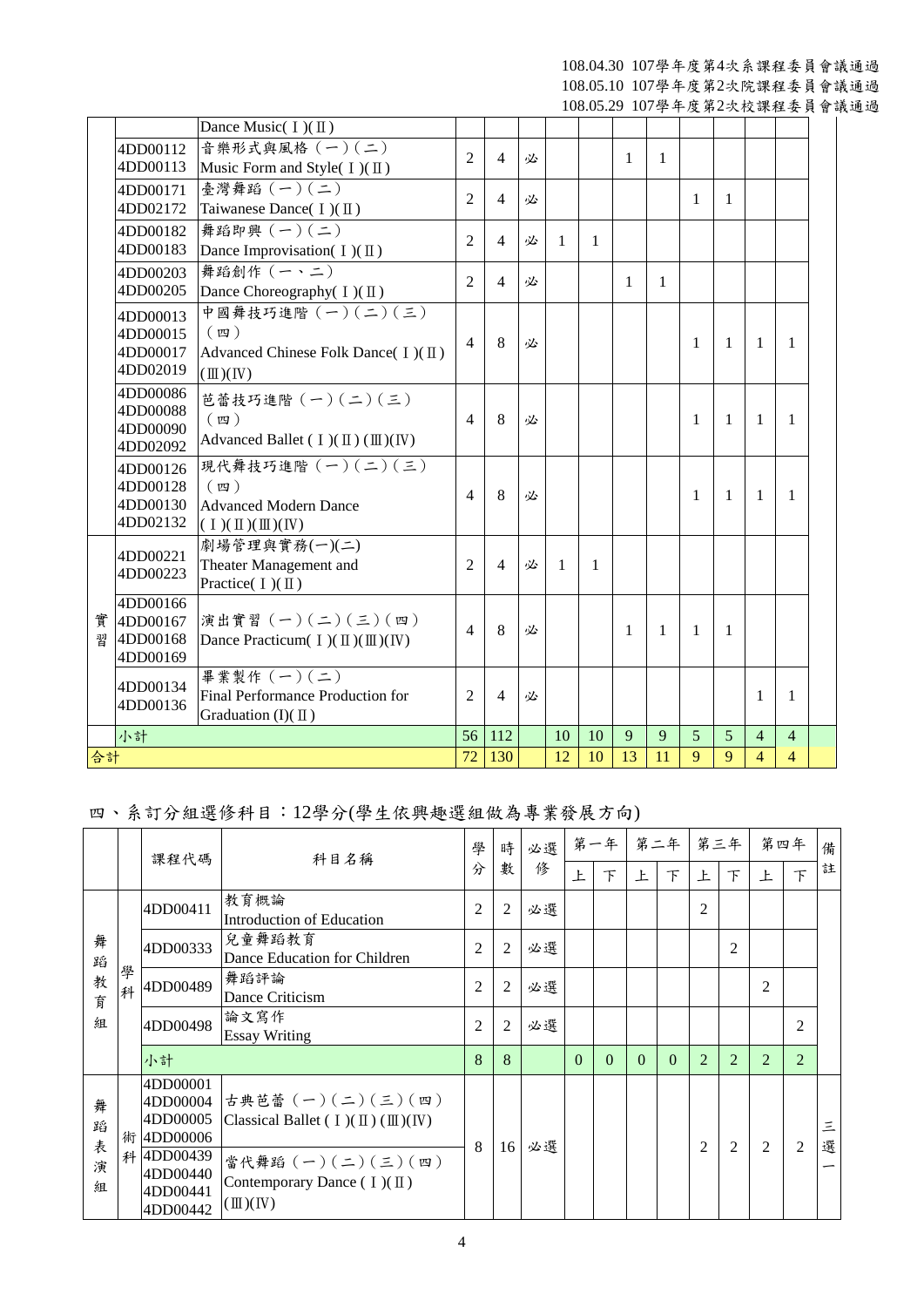|             |   | 4DD00009<br>4DD00305<br>4DD00306<br>4DD00307 | 民間舞蹈 (一)(二)(三)(四)<br>Chinese Folk Dance $(I)(\mathbb{I})(\mathbb{I})(\mathbb{N})$                          |                |                |    |  |  |                             |                |   |                             |             |
|-------------|---|----------------------------------------------|------------------------------------------------------------------------------------------------------------|----------------|----------------|----|--|--|-----------------------------|----------------|---|-----------------------------|-------------|
|             |   | 小計                                           |                                                                                                            | 8              | 16             |    |  |  | $\mathcal{D}_{\mathcal{L}}$ | $\overline{2}$ | 2 | $\mathcal{D}_{\mathcal{L}}$ |             |
|             |   | 4DD00193<br>4DD00195                         | 舞蹈教學 (一)(二)<br>Instruction in Dance( $\mathbb{I}$ )( $\mathbb{II}$ )                                       | $\overline{2}$ | $\overline{4}$ | 必選 |  |  |                             |                |   |                             | 教<br>學      |
| 分<br>組<br>選 | 科 | 4DD00200<br>術 4DD00201                       | 舞蹈教學實習 (一)(二)<br>Practicum in Dance Teaching $(1)(1)$                                                      | $\mathfrak{D}$ | 4              | 必選 |  |  |                             |                |   |                             | 或<br>編<br>創 |
| 修           |   | 4DD00211<br>4DD00213<br>4DD00215<br>4DD00217 | 舞蹈編創 $(-)(-)(-)(\leq)(\mathfrak{m})$<br>Choreography in Dance<br>$(1)(\mathbb{I})(\mathbb{I})(\mathbb{N})$ | $\overline{4}$ | 8              | 必選 |  |  |                             |                |   |                             | 選           |
|             |   | 小計                                           |                                                                                                            | $\overline{4}$ | 8              |    |  |  | 1                           |                | 1 |                             |             |
| 合計          |   |                                              |                                                                                                            | 12             | 16(<br>(24)    |    |  |  |                             |                |   |                             |             |

# 五、系定選修科目:16學分

## (一)共同選修科目: 16學分(學選10學分,術選6學分)

|          | <b>ハ・マーニ</b> ウィー | $-1.2$                                                               |                |                |   |  |  |    |              |
|----------|------------------|----------------------------------------------------------------------|----------------|----------------|---|--|--|----|--------------|
|          | 4DD00377         | 美學<br>Aesthetics                                                     | $\overline{2}$ | $\overline{2}$ | 選 |  |  |    |              |
|          | 4DD00410         | 教育心理學概論<br>Introduction of Psychological<br>Foundations of Education | $\overline{2}$ | $\overline{2}$ | 選 |  |  |    |              |
|          | 4DD00482         | 舞蹈教育理論與實務<br>Theory and Practice of Dance<br>Education               | $\overline{2}$ | $\overline{2}$ | 選 |  |  |    |              |
|          | 4DD00458         | 歌劇鑑賞<br>Appreciation of Opera                                        | $\overline{2}$ | $\overline{2}$ | 選 |  |  |    |              |
|          | 4DD00486         | 舞蹈教學音樂分析<br>Analysis of Music for Dance Course                       | $\overline{2}$ | 2              | 選 |  |  |    |              |
|          | 4DD0481          | 舞蹈音樂賞析<br>Appreciation of Dance Music                                | $\overline{2}$ | $\overline{2}$ | 選 |  |  |    |              |
|          | 4DD00317         | 多媒體製作<br>Multi-media Production                                      | $\overline{2}$ | $\overline{2}$ | 選 |  |  |    | 需<br>俢       |
| 共同<br>學科 | 4DD00472         | 舞臺攝影<br><b>Stage Photography</b>                                     | $\overline{2}$ | 2              | 選 |  |  | 10 | 滿<br>5       |
| 選修       | 4DD00520         | 藝文活動行銷與傳播<br>Marketing and Promotion in Arts<br>Events               | $\overline{2}$ | $\overline{2}$ | 選 |  |  |    | 科<br>10<br>學 |
|          | 4DD00452         | 運動賽會管理<br>Management of Sport Events                                 | $\overline{2}$ | 2              | 選 |  |  |    | 分            |
|          | 4DD00445         | 資料蒐集與應用<br>Data Collection and Application                           | $\overline{2}$ | $\overline{2}$ | 選 |  |  |    |              |
|          | 4DD00007         | 創作性戲劇<br>Creative Drama                                              | $\overline{2}$ | $\overline{2}$ | 選 |  |  |    |              |
|          | 4DD00465         | 臺灣戲劇與劇場史<br>History of Dram and Theatre in<br>Taiwan                 | $\overline{2}$ | $\overline{2}$ | 選 |  |  |    |              |
|          | 4DD00369         | 表演心理學<br>Performing Psychology                                       | $\overline{2}$ | $\overline{2}$ | 選 |  |  |    |              |
|          | 4DD00371         | 表演學<br>Acting                                                        | $\overline{2}$ | 2              | 選 |  |  |    |              |
|          | 4DD00471         | 舞臺表演與戲劇                                                              | $\overline{2}$ | $\overline{2}$ | 選 |  |  |    |              |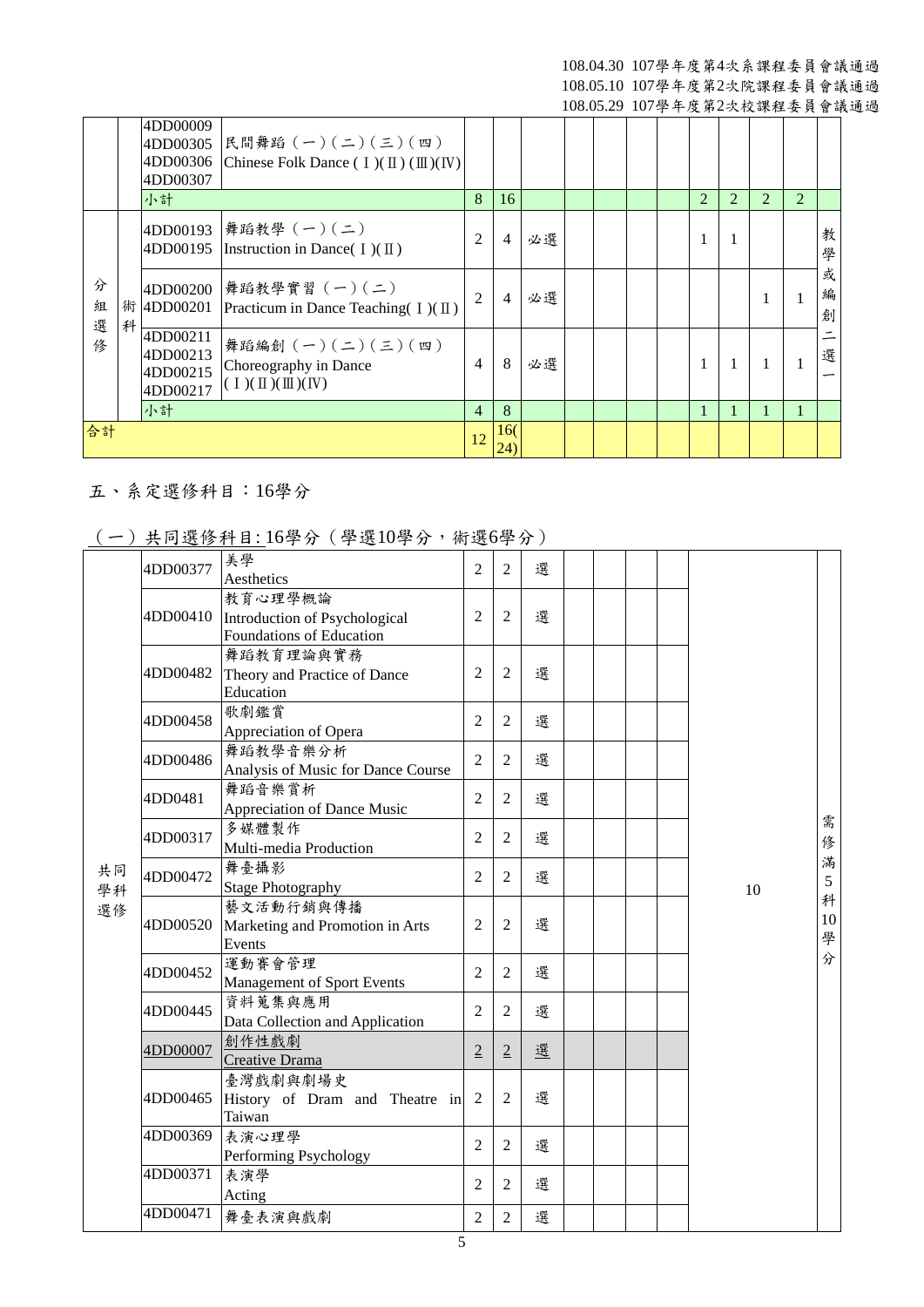108.04.30 107學年度第4次系課程委員會議通過

108.05.10 107學年度第2次院課程委員會議通過

108.05.29 107學年度第2次校課程委員會議通過

|        |   |          |                                      |                |                |   |                |          |              |              | 父孙兰人以叫上文六日呶 |        |
|--------|---|----------|--------------------------------------|----------------|----------------|---|----------------|----------|--------------|--------------|-------------|--------|
|        |   |          | <b>Theatrics and Dramatics</b>       |                |                |   |                |          |              |              |             |        |
|        |   | 4DD00329 | 西洋戲劇選讀                               |                |                |   |                |          |              |              |             |        |
|        |   |          | Masterpieces of Western Drama        | $\overline{2}$ | $\overline{2}$ | 選 |                |          |              |              |             |        |
|        |   | 4DD00496 | 劇本導讀                                 |                |                |   |                |          |              |              |             |        |
|        |   |          | <b>Introductory Reading of Plays</b> | $\overline{2}$ | $\overline{2}$ | 選 |                |          |              |              |             |        |
|        |   | 4DD00497 | 編劇基礎                                 | $\overline{2}$ |                | 選 |                |          |              |              |             |        |
|        |   |          | <b>Playwriting Basics</b>            |                | $\overline{2}$ |   |                |          |              |              |             |        |
|        |   | 4DD00505 | 導演基礎                                 | $\overline{2}$ | $\mathfrak{2}$ | 選 |                |          |              |              |             |        |
|        |   |          | <b>Directing Basics</b>              |                |                |   |                |          |              |              |             |        |
|        |   | 4DD00491 | 舞蹈與科技                                | $\overline{2}$ | $\overline{2}$ | 選 |                |          |              |              |             |        |
|        |   |          | Dance and Technology                 |                |                |   |                |          |              |              |             |        |
|        |   |          | 其他                                   | $\overline{2}$ | $\overline{2}$ | 選 |                |          |              |              |             |        |
|        |   |          | Other                                |                |                |   |                |          |              |              |             |        |
| 小計     |   |          |                                      | 10             | 10             |   | $\overline{0}$ | $\Omega$ | $\mathbf{0}$ | $\mathbf{0}$ | 10          |        |
|        |   | 4DD00140 | 創意潛能開發                               | 1              | $\mathfrak{2}$ | 選 |                |          |              |              |             |        |
|        |   |          | Exploration of creative potential    |                |                |   |                |          |              |              |             |        |
|        |   | 4DD00094 | 表演創意專題                               | 1              | $\overline{2}$ | 選 |                |          |              |              |             |        |
|        | 表 |          | Thematic of performance creativity   |                |                |   |                |          |              |              |             |        |
|        | 演 | 4DD00010 | 表演基本訓練                               | 1              | $\overline{2}$ | 選 |                |          |              |              |             |        |
|        | 實 |          | <b>Basic Training of Acting</b>      |                |                |   |                |          |              |              |             |        |
|        | 務 | 4DD00080 | 兒童劇場                                 | 1              | 2              | 選 |                |          |              |              |             |        |
|        | 課 |          | Theatre for Children                 |                |                |   |                |          |              |              |             |        |
|        | 群 | 4DD00076 | 名作實習                                 | 1              | $\overline{2}$ | 選 |                |          |              |              |             |        |
|        |   |          | Dance Repertory                      |                |                |   |                |          |              |              |             |        |
|        |   | 4DD00095 | 表演實務                                 | 1              | $\overline{2}$ | 選 |                |          |              |              |             |        |
|        |   |          | Performing Practicum                 |                |                |   |                |          |              |              |             |        |
|        |   | 4DD00191 | 舞蹈音樂製作                               | 1              | $\overline{2}$ | 選 |                |          |              |              |             |        |
|        |   |          | Dance Music Production               |                |                |   |                |          |              |              |             |        |
|        | 劇 | 4DD00176 | 舞臺設計                                 | 1              | $\overline{2}$ | 選 |                |          |              |              |             |        |
|        | 場 |          | <b>Stage Design</b>                  |                |                |   |                |          |              |              |             |        |
|        | 實 | 4DD00184 | 舞蹈服装設計<br>Dance Costume Design       | 1              | $\overline{2}$ | 選 |                |          |              |              |             |        |
|        | 務 |          | 舞臺燈光設計與實務                            |                |                |   |                |          |              |              |             | 需      |
| 共<br>同 | 課 | 4DD00178 | <b>Stage Lighting Design</b>         | 1              | 2              | 選 |                |          |              |              |             | 俢      |
|        | 群 |          | 舞臺化粧                                 |                |                |   |                |          |              |              |             | 滿      |
| 術      |   | 4DD00175 | <b>Stage Makeup</b>                  | 1              | $\sqrt{2}$     | 選 |                |          |              |              | 6           | 6      |
| 科      |   |          | 舞臺實務                                 |                |                |   |                |          |              |              |             | 科      |
| 選      |   | 4DD00177 | <b>Theater Practicum</b>             | 1              | $\overline{2}$ | 選 |                |          |              |              |             | 6<br>學 |
| 修      |   |          | 舞蹈治療                                 |                |                |   |                |          |              |              |             | 分      |
|        |   | 4DD00002 | Dance Therapy                        | 1              | 2              | 選 |                |          |              |              |             |        |
|        | 身 |          | 接觸即興                                 |                |                |   |                |          |              |              |             |        |
|        | 心 | 4DD00121 | <b>Contact Improvisation</b>         | 1              | 2              | 選 |                |          |              |              |             |        |
|        | 領 |          | 肢體開發                                 |                |                |   |                |          |              |              |             |        |
|        | 域 | 4DD00085 | <b>Body Development</b>              | 1              | $\overline{2}$ | 選 |                |          |              |              |             |        |
|        | 課 |          | 指壓與按摩                                |                |                |   |                |          |              |              |             |        |
|        | 群 | 4DD00097 | Acupressure and Massage              | 1              | $\overline{2}$ | 選 |                |          |              |              |             |        |
|        |   |          | 運動傷害與急救                              |                |                |   |                |          |              |              |             |        |
|        |   | 4DD00157 | Sports Injury and First Aid          | 1              | $\overline{2}$ | 選 |                |          |              |              |             |        |
|        |   | 4DD00078 | 有氧舞蹈                                 |                | $\mathfrak{2}$ | 選 |                |          |              |              |             |        |
|        | 休 |          | Aerobic Dance                        | 1              |                |   |                |          |              |              |             |        |
|        | 閒 | 4DD00229 | 踢踏舞                                  | 1              | $\overline{2}$ | 選 |                |          |              |              |             |        |
|        | 舞 |          | Tap Dance                            |                |                |   |                |          |              |              |             |        |
|        | 蹈 | 4DD00233 | 爵士舞蹈                                 | 1              | $\overline{2}$ | 選 |                |          |              |              |             |        |
|        | 課 |          | <b>Jazz Dance</b>                    |                |                |   |                |          |              |              |             |        |
|        | 群 | 4DD00158 | 運動舞蹈                                 |                |                |   |                |          |              |              |             |        |
|        |   |          | Dance-Sport                          | 1              | $\overline{2}$ | 選 |                |          |              |              |             |        |